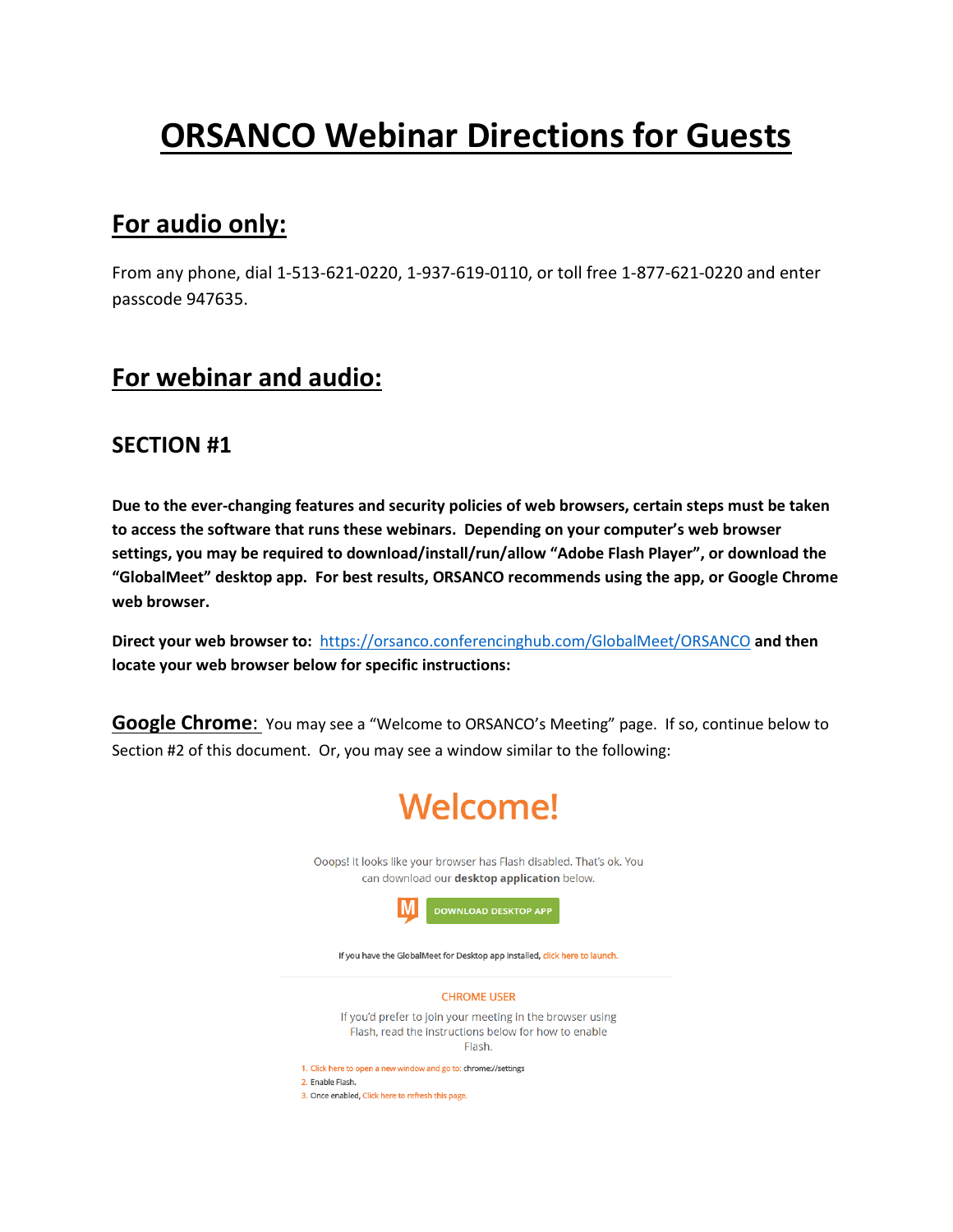You can either download the GlobalMeet desktop app, or allow flash to run:

To use the GlobalMeet desktop app, click the green button and follow the directions to download, install, and run the program. Once the program is running, enter the following into the "Enter Meeting URL to join" field: [https://orsanco.conferencinghub.com/GlobalMeet/ORSANCO.](https://orsanco.conferencinghub.com/GlobalMeet/ORSANCO) You will then see a "Welcome to ORSANCO's Meeting" page. From here, continue to Section #2 of this document.

Alternatively, to allow flash to run in the browser, click either the "Lock" or  $\overline{10}$  icon in the top left corner of Chrome:

| <b>F</b> ORSANCO's Meeting |                                              |  |
|----------------------------|----------------------------------------------|--|
|                            | $\epsilon \rightarrow c$ $\alpha$ $\epsilon$ |  |

Click "Site settings" on the window that appears, and a new window will open. Find "Flash" in the list, change the dropdown menu to "Allow", and then close that window.

Reload [https://orsanco.conferencinghub.com/GlobalMeet/ORSANCO.](https://orsanco.conferencinghub.com/GlobalMeet/ORSANCO) You will now see a "Welcome to ORSANCO's Meeting" page. From here, continue to Section #2 of this document.

**Internet Explorer:** You may see a "Welcome to ORSANCO' Meeting" page. If so, continue below to Section #2 of this document. Or, you may see a window similar to the following:



You can either download the GlobalMeet desktop app, or download Adobe Flash Player:

To use the GlobalMeet desktop app, click the green button and follow the directions to download, install, and run the program. Once the program is running, enter the following into the "Enter Meeting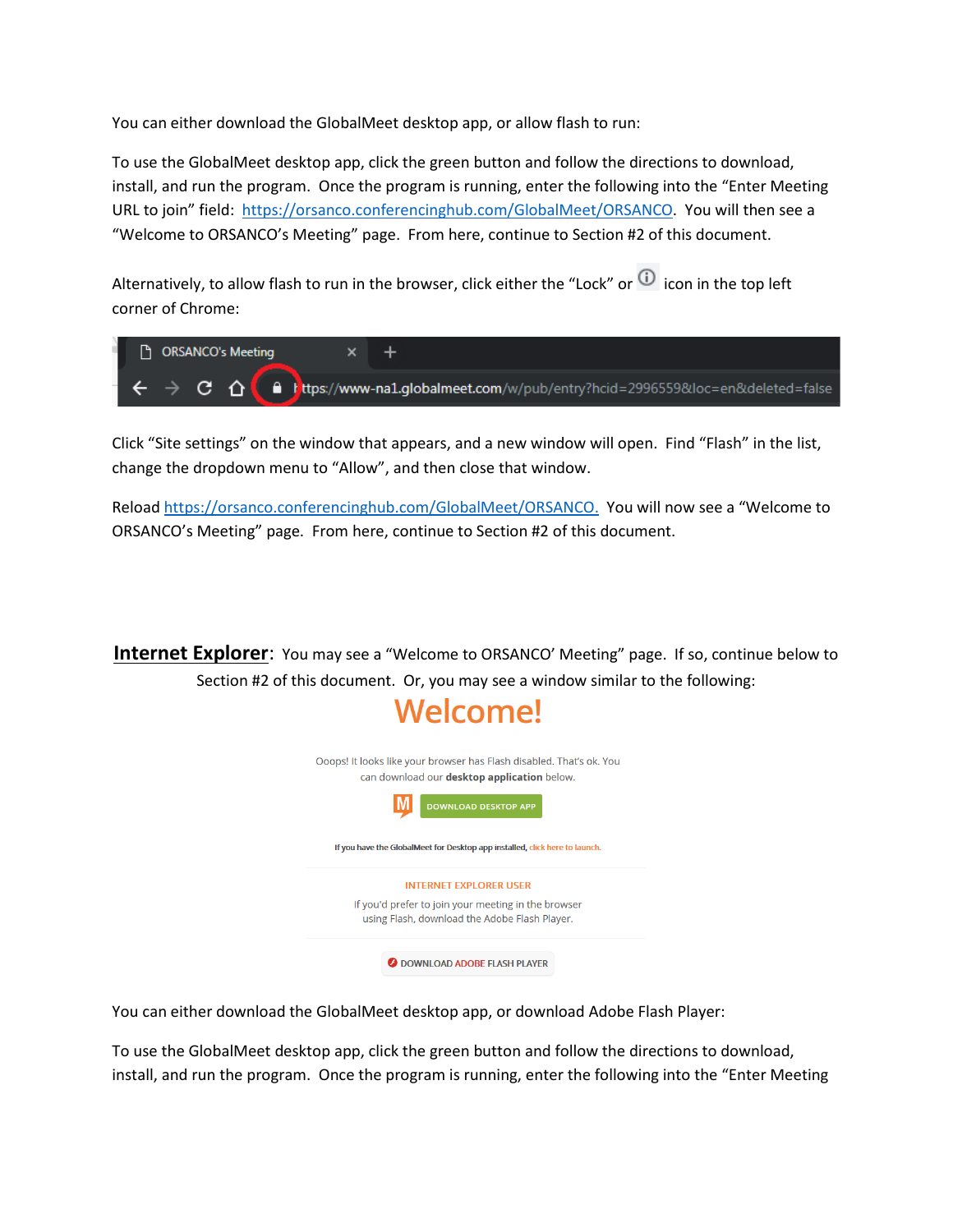URL to join" field: [https://orsanco.conferencinghub.com/GlobalMeet/ORSANCO.](https://orsanco.conferencinghub.com/GlobalMeet/ORSANCO) You will then see a "Welcome to ORSANCO's Meeting" page. From here, continue to Section #2 of this document.

To download Adobe Flash Player, click the button and follow the directions to download, install, and run the program. Restart Internet Explorer and then browse to: <https://orsanco.conferencinghub.com/GlobalMeet/ORSANCO>

You will then see a "Welcome to ORSANCO's Meeting" page. From here, continue to Section #2 of this document.

**Mozilla Firefox:** You may see a "Welcome to ORSANCO' Meeting" page. If so, continue below to Section #2 of this document. Or, you may see a window similar to the following:



You can either download the GlobalMeet desktop app, or download Adobe Flash Player:

To use the GlobalMeet desktop app, click the green button and follow the directions to download, install, and run the program. Once the program is running, enter the following into the "Enter Meeting URL to join" field: [https://orsanco.conferencinghub.com/GlobalMeet/ORSANCO.](https://orsanco.conferencinghub.com/GlobalMeet/ORSANCO) You will then see a "Welcome to ORSANCO's Meeting" page. From here, continue to Section #2 of this document.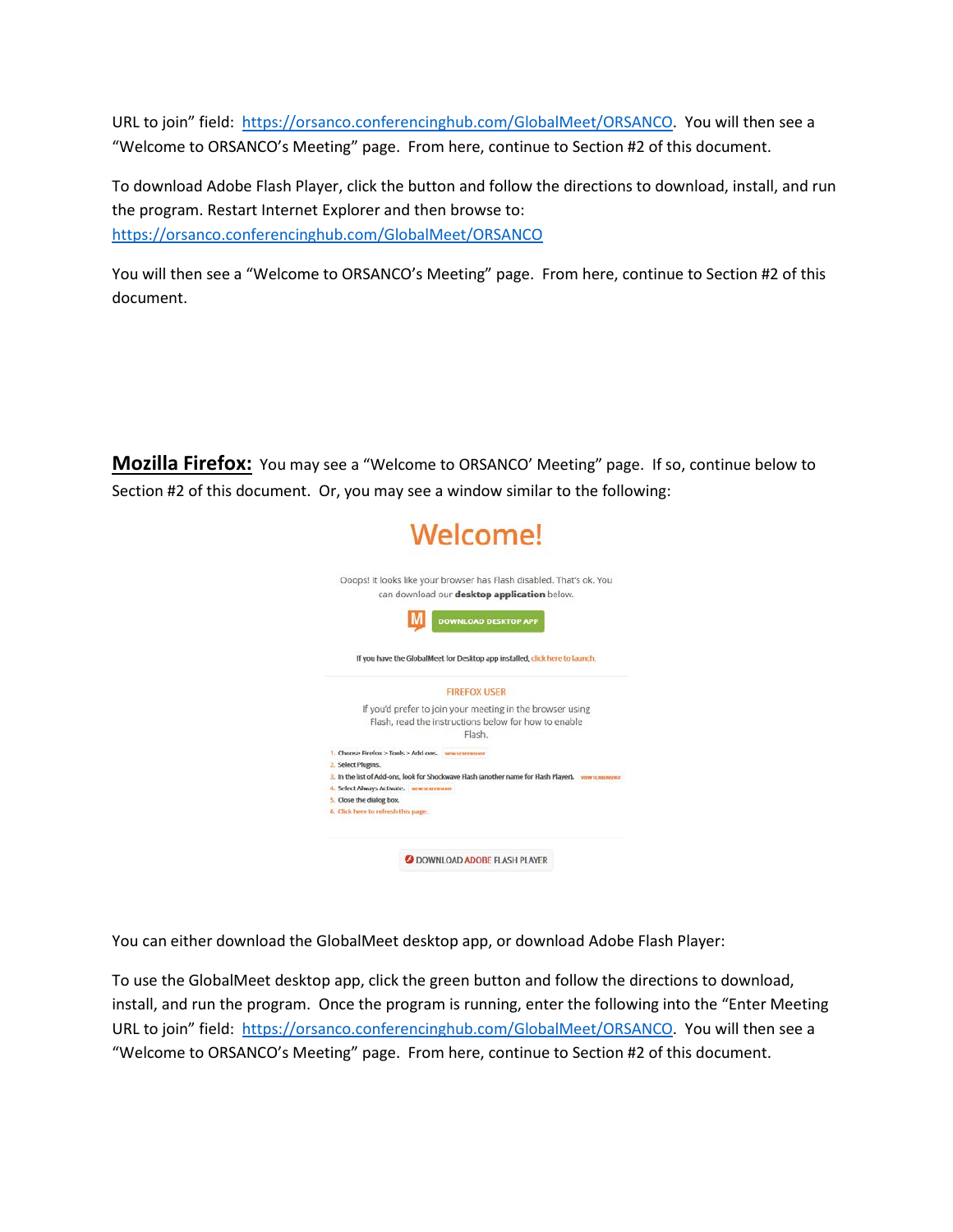To download Adobe Flash Player, click the button and follow the directions to download, install, and run the program. Restart Firefox. Under the browser's main menu in the top right corner, click Add-ons, then Plugins, and change "Shockwave Flash" to "Always Activate". Close that window and then browse to: <https://orsanco.conferencinghub.com/GlobalMeet/ORSANCO>

You will then see a "Welcome to ORSANCO's Meeting" page. From here, continue to Section #2 of this document.

Safari: Safari does not always interact well with the webinar software. Using Chrome or Firefox instead of Safari is highly recommended. These browsers are free and easy to download and install on any computer, including Mac.

#### **SECTION #2:**

On the "Welcome to ORSANCO's Meeting" page, enter your first name, last name, and email address.

Click "Join Meeting".

The webinar window will now open (if not, you may need to disable your pop-up blocker).

To enable audio for the webinar, you must connect using a phone by one of two methods:

1. "Call My Phone" option: This allows the webinar service to call any phone and be connected. Just provide your own phone number and click "Connect Me".